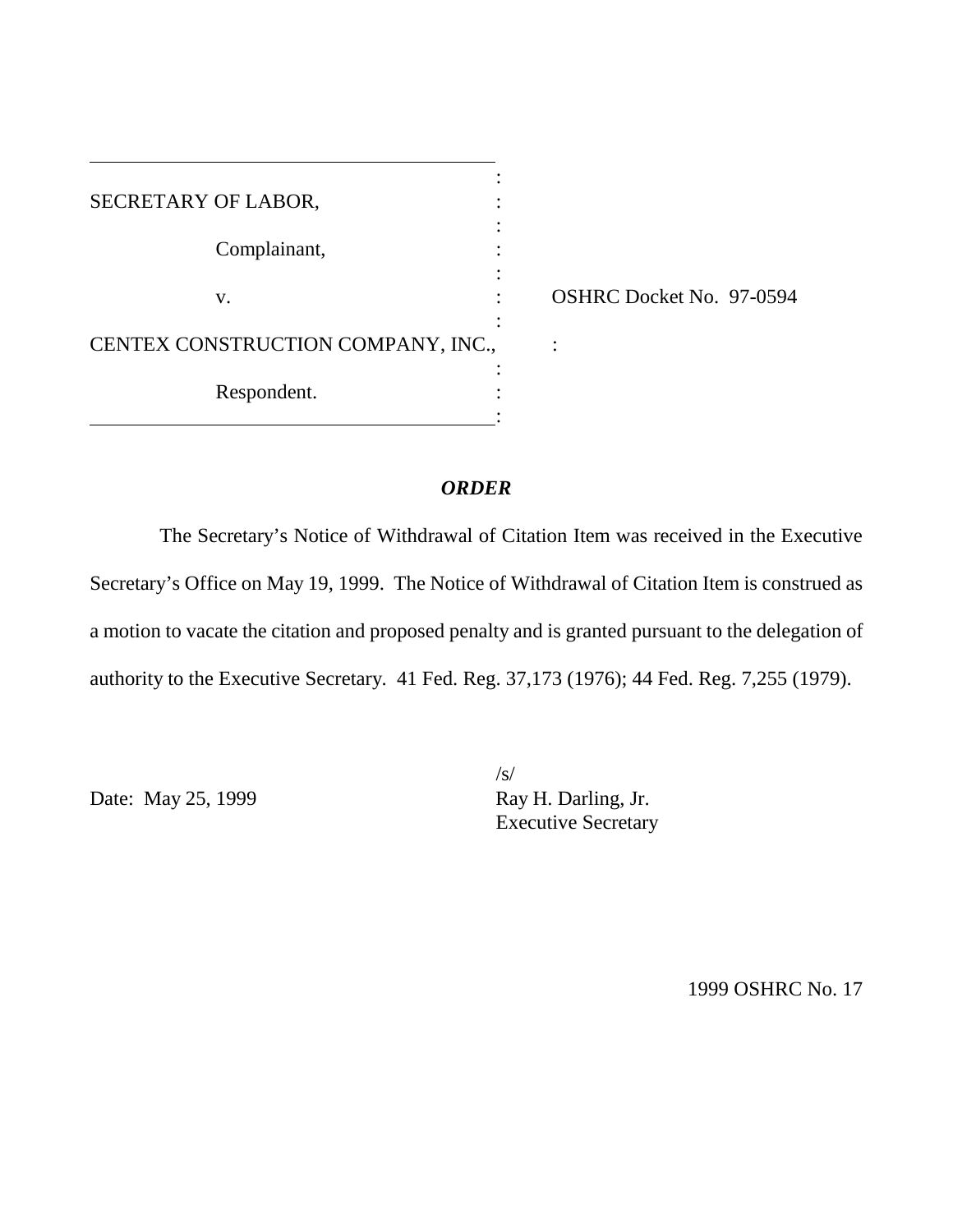# NOTICE IS GIVEN TO THE FOLLOWING:

Daniel J. Mick, Counsel for Regional Trial Litigation Stephen D. Turow, Attorney Office of the Solicitor, U.S. DOL Room S4004 200 Constitution Ave., N.W. Washington, D.C. 20210

W. Scott Railton, Attorney Reed, Smith, Shaw & McClay 8251 Greensboro Drive, Suite 1100 McLean, VA 22102-3844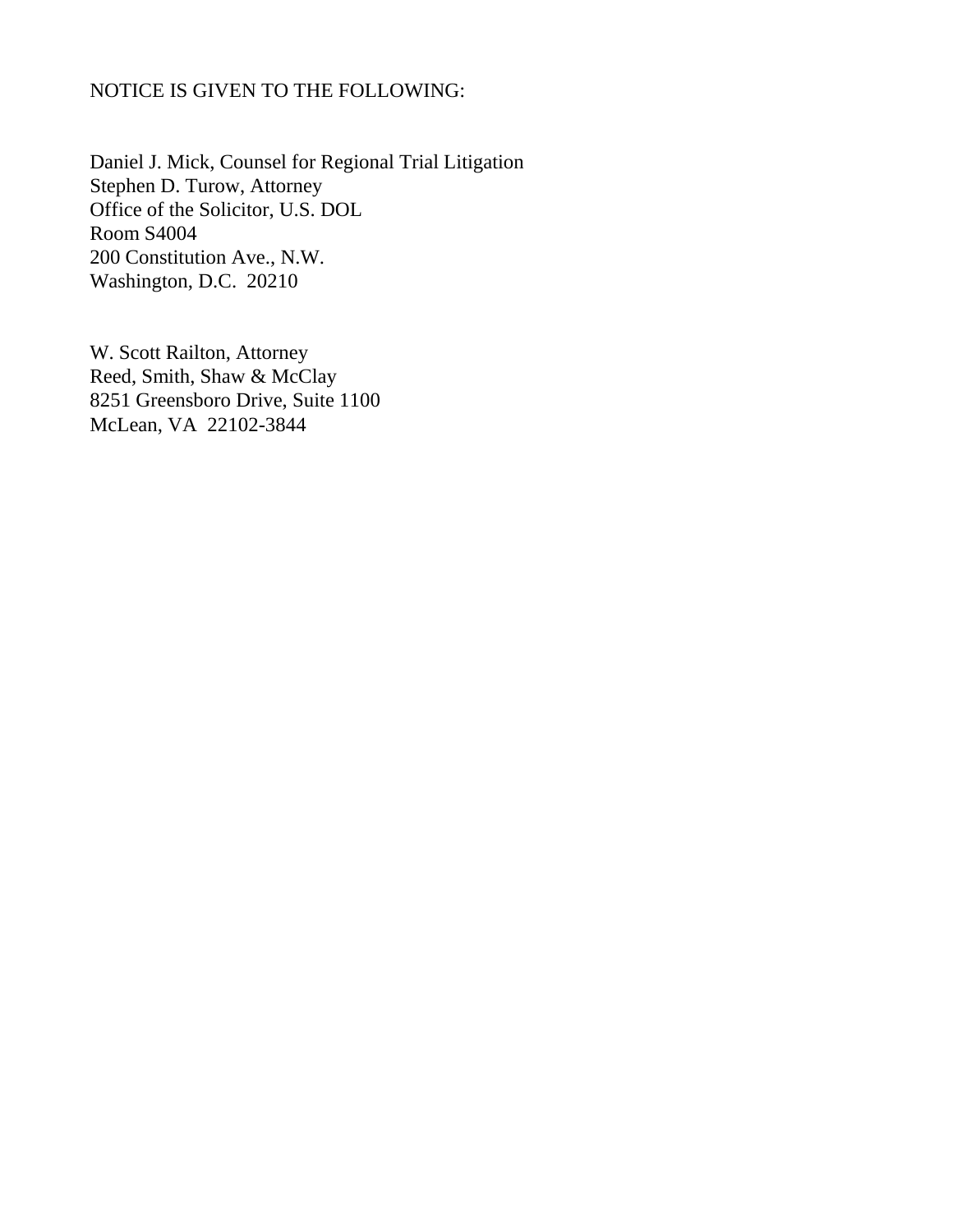| Secretary of Labor,<br>Complainant,               |                                 |
|---------------------------------------------------|---------------------------------|
| V.                                                | <b>OSHRC Docket No. 97-0594</b> |
| Centex Construction Company, Inc.,<br>Respondent. |                                 |

Appearances:

John Black, Esquire W. Scott Railton, Esquire U. S. Department of Labor McLean, Virginia For Complainant

Office of the Solicitor Reed, Smith, Shaw & McClay Atlanta, Georgia For Respondent

Before: Administrative Law Judge Nancy J. Spies

## **DECISION AND ORDER**

Centex Construction Co., Inc. (Centex), is the prime contractor on a project to construct a large medical center at Fort Bragg, North Carolina. On November 11, 1996, an employee for L. R. Willson, the steel erection subcontractor on the site, fell approximately 80 feet to his death from a skeletal steel structure on the project. The Occupational Safety and Health Review Administration (OSHA) investigated the accident beginning on November 12, 1996.

On April 15, 1997, the Secretary issued a citation to Centex alleging a serious violation of § 1926.750(b)(2)(i) for failure to maintain a "tightly planked and substantial floor" within two stories or 30 feet below work being performed. The Secretary also cited L. R. Willson and the U.S. Army Corps of Engineers (who had contracted Centex to oversee the project) for violating  $\S 1926.750(b)(2)(i)$ .

Centex contests the citation and proposed penalty. Centex acknowledges coverage and the Review Commission's jurisdiction. A hearing was held in this matter on January 7 and 8, 1998. The parties have submitted post-hearing briefs. Centex argues that the multi-employer worksite doctrine, by which the Secretary would hold Centex liable for the alleged violation, should not apply in this case. Centex also asserts the affirmative defense of unpreventable employee misconduct.

For the reasons set out below, the court finds that Centex violated § 1926.750(b)(2)(i).

# Background

The U. S. Army Corps of Engineers (COE) contracted with Centex to build the Womack Army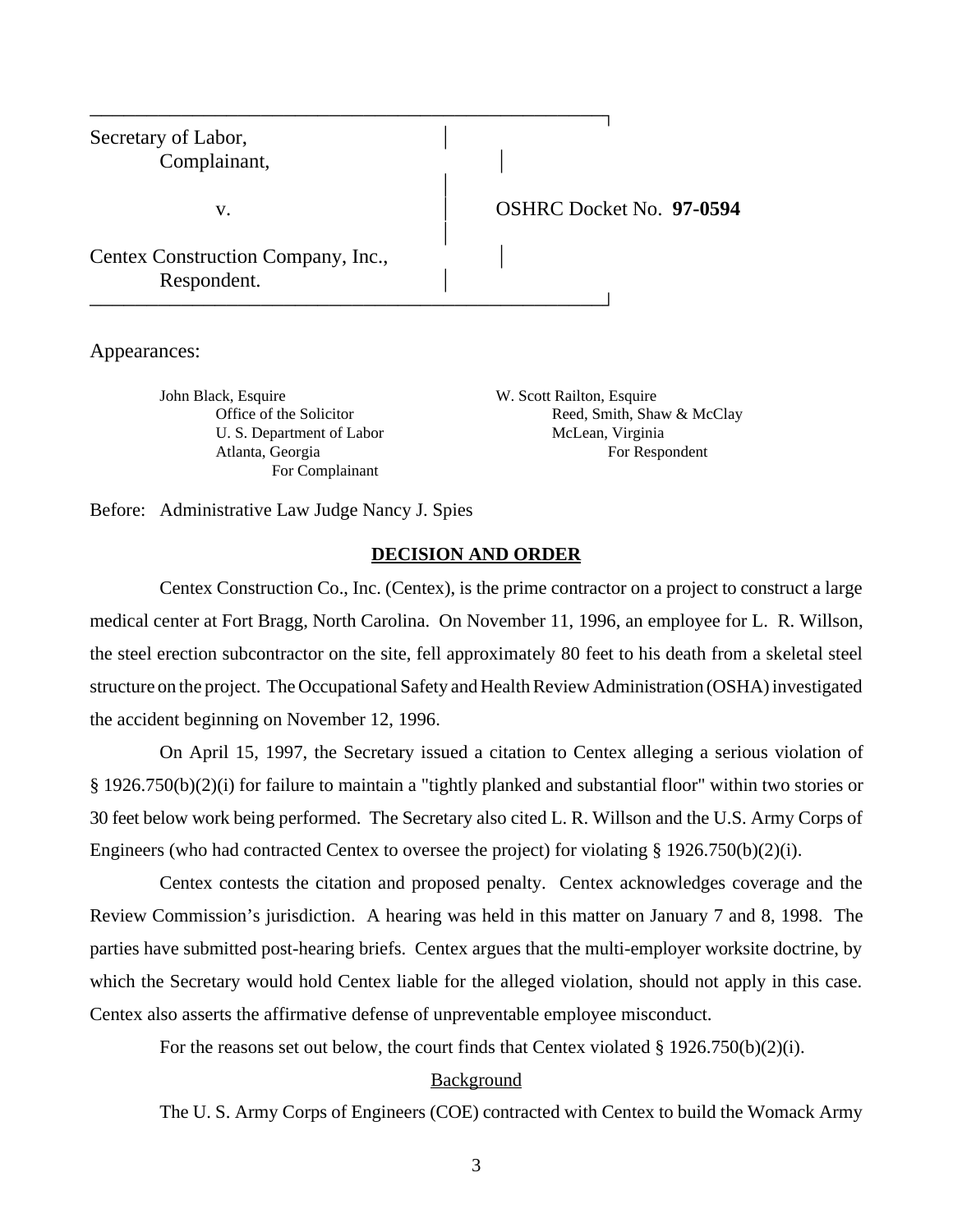Medical Center (Center) at Fort Bragg, North Carolina. Construction on the project began in February 1995 and is scheduled for completion in 1999. The Center, which will comprise three buildings, is budgeted at \$300,000,000.00 and covers over 2,000,000 square feet (Exh. C-1; Tr. 37-38, 295-296).

The COE required that a job hazard analysis (JHA) be prepared for each major phase of the project. The Center is constructed of structural steel. Installation of the structural steel, which took approximately 14 months to complete, constituted a major phase requiring a JHA (Tr. 39). Centex hired SMI-Owen as the steel fabrication and erection subcontractor on the project (Tr. 203, 319). SMI-Owen hired L. R. Willson to perform the actual steel erection work. Centex does not have a contract with L. R. Willson (Tr. 323-324).

L. R. Willson prepared the JHA for the steel erection (Tr. 413). Discussions of the JHA's contents were held among Centex, the COE, SMI-Owen, and L. R. Willson. During these discussions, Robert Rowe, the COE's administrative contracting officer, stated that § 1926.750(b)(2)(i) applied to the steel erection on the project and that temporary floors would be required (Tr. 311-312). These requirements were not included in the JHA (Exh. R-3).

The COE, Centex, SMI-Owen, and L. R. Willson adopted and signed off on the JHA for steel erection. The JHA required that all employees working 6 feet or more above ground must be tied off 100 % of the time. The JHA also required that ladders be used by the ironworkers to reach their work locations on the steel (Exh. R-3).

All employees hired on the Center project were required to attend a safety orientation presented by Centex. The presentation included a 15-minute segment that focused on the 100 % tie off rule (Tr. 409, 413). The ironworkers were each provided with two lanyards, a body harness, and a pin cable for fall protection (Tr. 67-68, 74). Centex employed two full-time safety professionals, Cecil Smith and Jim Sanderford, on the Center project. They walked the project on a daily basis looking for safety hazards (Tr. 424-426).

On November 11, 1996, L. R. Willson employees Bobby Anderson and Wallace Pittman were working together, connecting steel beams to columns at approximately the fifth floor level on the north side of the nursing tower (Tr. 50, 63-64, 66-67). A crane operator was using his crane to lift a steel column to the fifth floor. Anderson and Pittman could not disengage the pin cable that held the cable of the crane to the steel column. Anderson attempted to climb a column in order to disconnect the pin cable. Anderson was unable to climb the column while wearing his fall protection, which consisted of a safety harness and lanyard attached to the column with a pin cable. He unhooked his lanyard and climbed the column (Tr. 278-279). Anderson fell approximately 80 feet to the interior decking on the second floor. There was no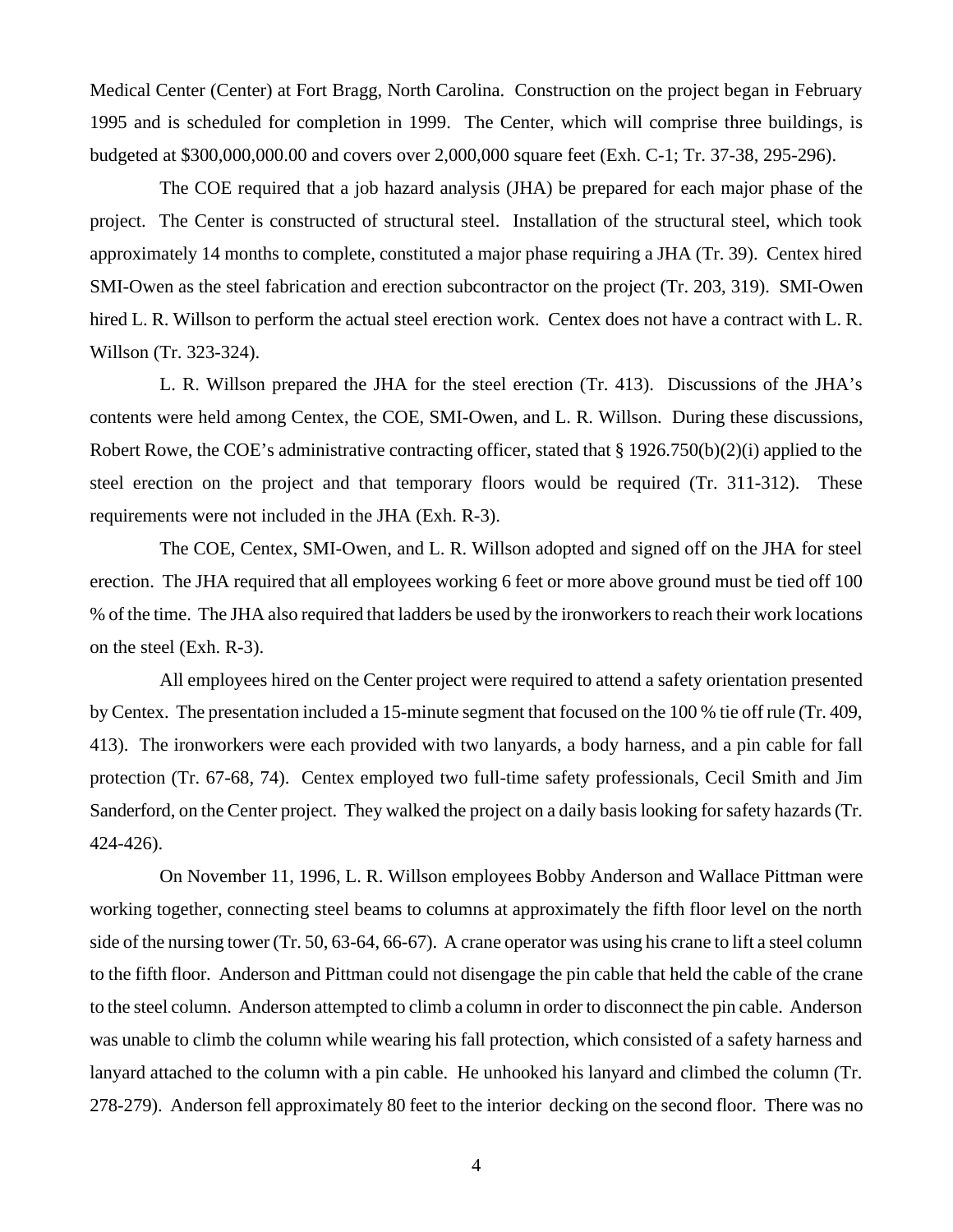decking on the third and fourth floors (Tr. 185-187). Anderson subsequently died of the injuries he sustained in the fall.

## Alleged Serious Violation of § 1926.750(b)(2)(i)

The Secretary charged Centex, as well as L. R. Willson and the COE, with a serious violation of

 $§ 1926.750(b)(2)(i)$ . That section provides in pertinent part:

Where skeleton steel erection is being done, a tightly planked and substantial floor shall be maintained within two stories or 30 feet, whichever is less, below and directly under that portion of each tier of beams on which any work is being performed, except when gathering and stacking temporary floor planks on a lower floor, in preparation for transferring such planks for use on an upper floor.

The Secretary has the burden of proving her case by a preponderance of the evidence.

In order to establish a violation of an occupational safety or health standard, the Secretary has the burden of proving: (a) the applicability of the cited standard, (b) the employer's noncompliance with the standard's terms, (c) employee access to the violative conditions, and (d) the employer's actual or constructive knowledge of the violation (*i.e.,* the employer either knew or, with the exercise of reasonable diligence could have known, of the violative conditions).

*Atlantic Battery Co.,* 16 BNA OSHC 2131, 2138 (No. 90-1747, 1994).

# **Applicability**

Section 1926.750(b)(2)(i) is part of subpart R of 29 C.F.R. Part 1926, which specifically applies to steel erection. Centex argues that either § 1926.105(a) or subpart M (Fall Protection), each of which permits employees to tie off as a form of fall protection, should have been cited instead. This argument is rejected.

Section 1926.500(a)(2)(iii), the scope, application, and definition section of subpart M, provides: "Requirements relating to fall protection for employees performing steel erection work are provided in § 1926.105 and in subpart R of this part."<sup>1</sup> It is undisputed that L. R. Willson's employees were performing steel erection work.

The Review Commission holds that hazards of falling to the interior of a building during steel erection are regulated by Subpart R, while hazards of falling to the exterior of a building during steel erection are regulated by § 1926.105(a). *Peterson Brothers Steel Erection Co.,* 16 BNA OSHC 1196, 1198

 $1$  Section 1926.105(a) provides:

Safety nets shall be provided when workplaces are more than 25 feet above the ground or water surface, or other surfaces where the use of ladders, scaffolds, catch platforms, temporary floors, safety lines, or safety belts is impractical.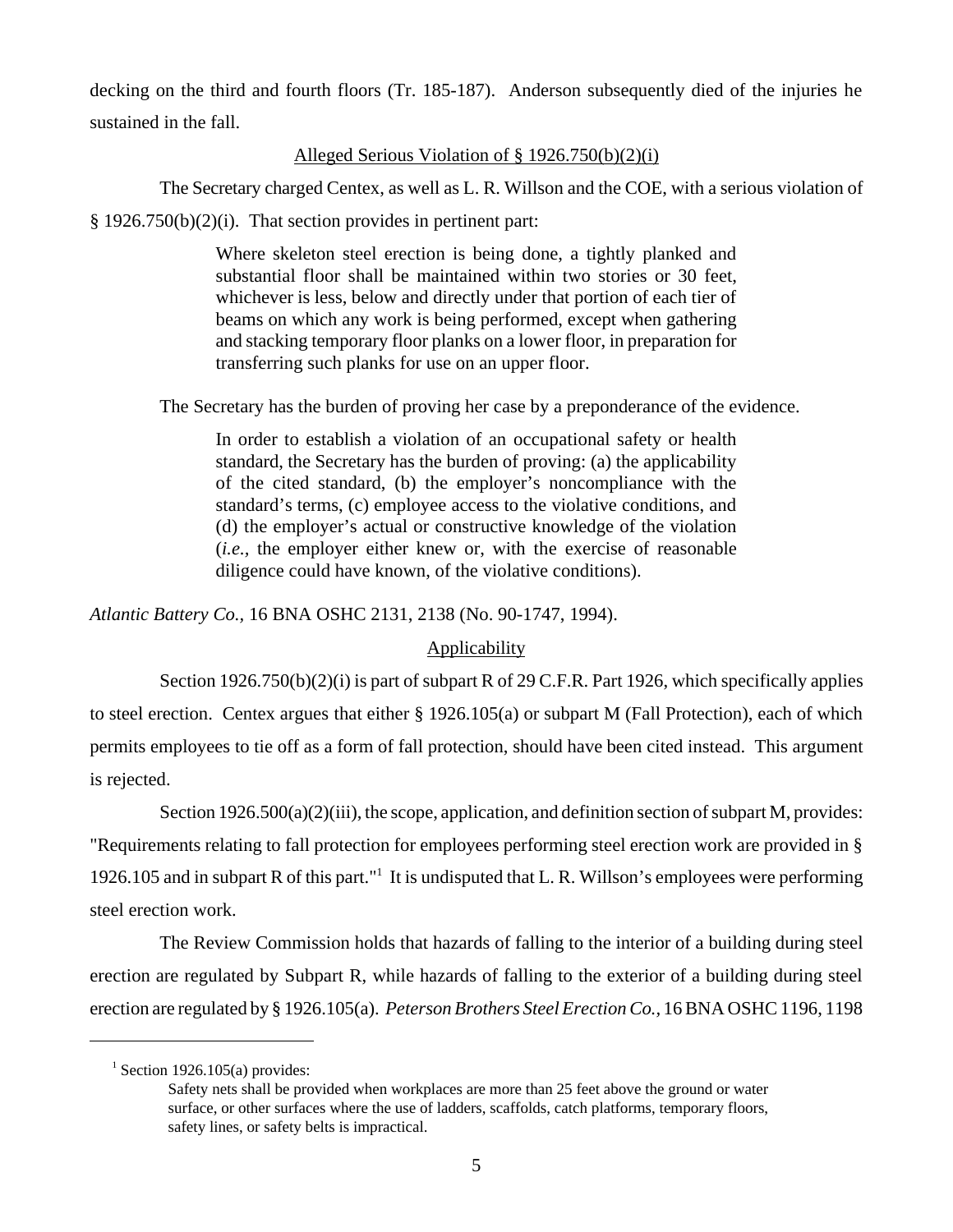(No. 90-2304, 1993). Centex acknowledges this distinction but argues that Bobby Anderson could have fallen to the exterior of the building; he just happened to fall to the interior. In arguing this, Centex loses sight of the fact that Bobby Anderson's accident is not what is being litigated in this proceeding. Noncompliance with a standard constitutes a violation regardless of whether or not an employee was injured or killed because of the noncompliance. Section 1926.750(b)(2)(i), requiring temporary flooring during skeleton steel erection, applies to L. R. Willson's work at the Center, where it was engaged in skeleton steel erection.

#### Noncompliance

It is undisputed that temporary flooring was not maintained within two stories or 30 feet below where employees were working.

#### Exposure

It is undisputed that L. R. Willson's employees had access to the elevations that were not protected by the temporary flooring.

#### Knowledge

Centex knew that no temporary flooring was in place within two stories or 30 feet of the 5th floor of the nursing tower. The absence of temporary flooring was plainly visible from almost any vantage point on the site (Exh. C-4). Furthermore, it was Centex's decision not to use temporary flooring as fall protection, but to require employees to tie off instead. James Sprague, Centex's director of loss control, testified regarding temporary flooring (Tr. 508): "We don't do that at Centex. We don't think a 30-foot fall is acceptable, even though it's permitted by a connector."

### Multi-employer worksite doctrine

Even though none of Centex's employees was exposed to the fall hazard, Centex was the general contractor on the project and it knew that the requirements of  $\S 1926.750(b)(2)(i)$  had not been met. The Secretary contends that, under the multi-employer worksite doctrine, she has established that Centex was in serious violation of § 1926.750(b)(2)(i). The Review Commission first set out the multi-employer worksite doctrine in *Grossman Steel & Aluminum Corp.,* 4 BNA OSHC 1185, 1188 (No. 1275, 1976), in which it stated:

> The general contractor is well situated to obtain abatement of hazards, either through its own resources or through its supervisory role with respect to other contractors . . . . Thus, we will hold the general contractors responsible for violations it could reasonably have been expected to prevent or abate by reason of its supervisory capacity.

The multi-employer worksite doctrine has generated much commentary since the Review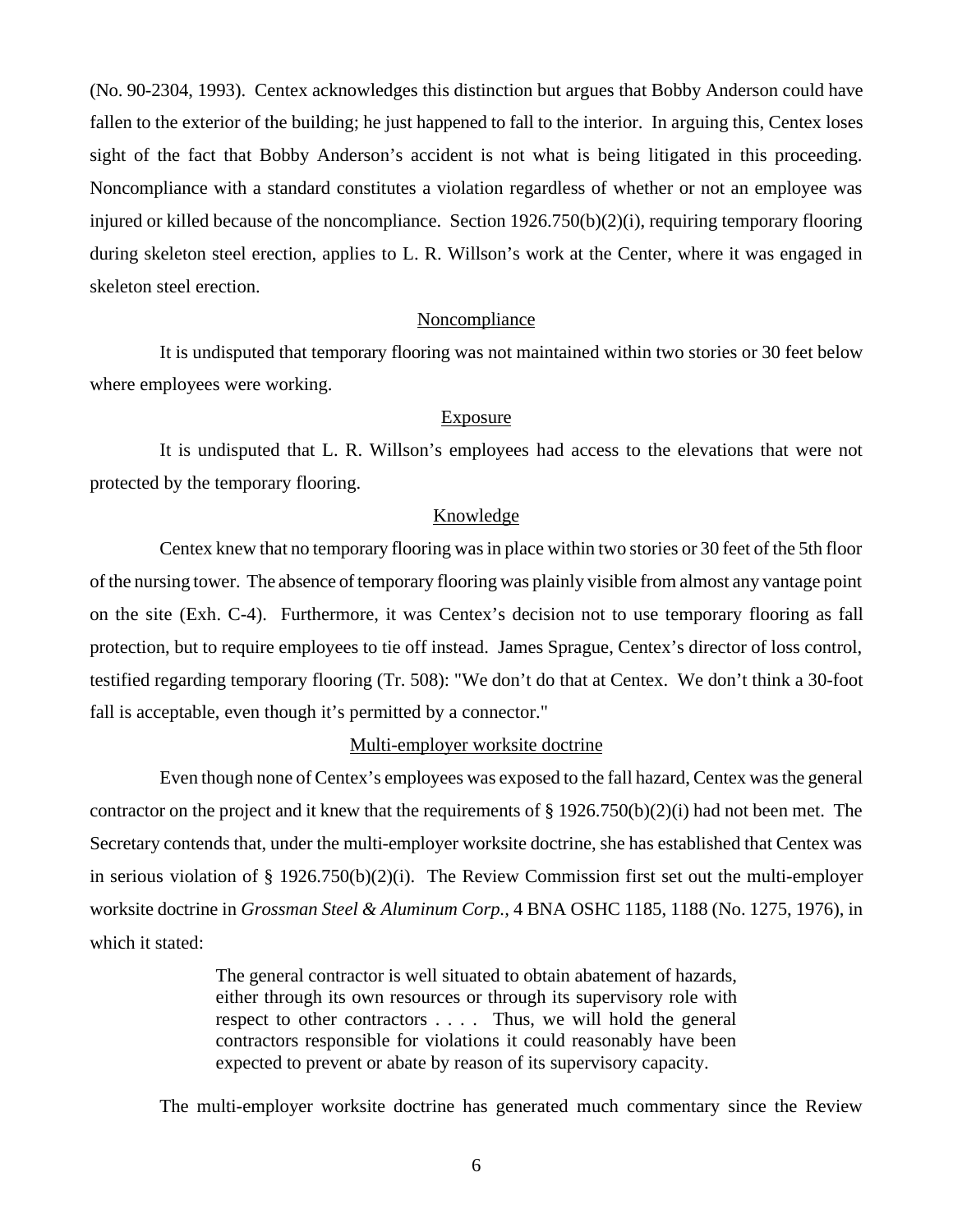Commission first explicated it over 20 years ago. The Court of Appeals for the D.C. Circuit recently found that a non-construction employer was not responsible for exposing a subcontractor's employees to hazardous conditions when the subcontractor controlled those conditions. *IBP., Inc. v. Herman,* 144 F.3d 861 (D. C. Cir. 1998). In a footnote to that decision, the court gave this overview of the multi-employer worksite doctrine (*Id. at* 866, footnote 3):

> The doctrine has somewhat of a checkered history. The first time the Secretary cited an employer for exposing only another employer's employees to danger, the Commission rejected the citation as beyond his authority under the Act. *Brennan v. Giles & Cotting, Inc.,* 504 F.2d 1255 (4th Cir. 1974). There, the Secretary tried to hold a general contractor responsible when two employees of its subcontractor were killed in a scaffolding collapse. The Commission vacated the citation because the general contractor was not the "employer" of the deceased employees. On review, the Fourth Circuit reached the same result on regulatory grounds. Focusing on 29 C.F.R. §1910.5, the court held that the word "employees" was ambiguous and the Commission's interpretation reasonable. . . . The Second Circuit was far more receptive to the Secretary's theory. In *Brennan v. OSHRC,* 513 F.2d 1032 (2d Cir. 1975), the Secretary cited a subcontractor for failing to install perimeter guards and allowing material stored on upper floors to hang over the edge. The Commission refused to sanction the liability because none of the subcontractor's own employees was exposed to the danger. The court, vacating the order, appeared to hold not only that multi-employer liability was permissible, but that the Act actually required it. *Id. at* 1038. After *Brennan v. OSHRC*, the Commission changed its position and began endorsing the Secretary's efforts to impose multi-employer liability. Most circuits have accepted multiemployer liability, at least in the construction context. *See Teal v. E. I. DuPont de Nemours & Co.,* 728 F. 2d 799 (6th Cir. 1984); *Beatty Equip. Leasing, Inc. v. Secretary of Labor,* 577 F.2d 534 (9th Cir. 1978); *Marshall v. Knutson Constr. Co.,* 566 F.2d 596 (8th Cir. 1977). The Seventh Circuit has implicitly accepted multi-employer liability under  $\S 654(a)(2)$ , but has held that a "multi-employer defense" exists under  $\S$  654(a)(1). Thus the employer is not liable under the general duty clause when its own employees are exposed to hazards beyond its reasonable control. *Anning Johnson Co. v. OSHRC,* 516 F.2d 1061 (7th Cir. 1975). Only the Fifth Circuit has squarely rejected multi-employer liability, holding that the  $\S$  654(a)(2) duty to comply with OSHA standards runs from employer only to his own employees. *Melerine v. Avondale Shipyards, Inc.,* 659 F.2d 706 (5th Cir. 1981).

Centex argues that the multi-employer worksite doctrine should not be applied to it in this proceeding because it has not been adopted in any of the courts of appeal to which this decision could be appealed. This case arose in North Carolina, which is within the jurisdiction of the United States Court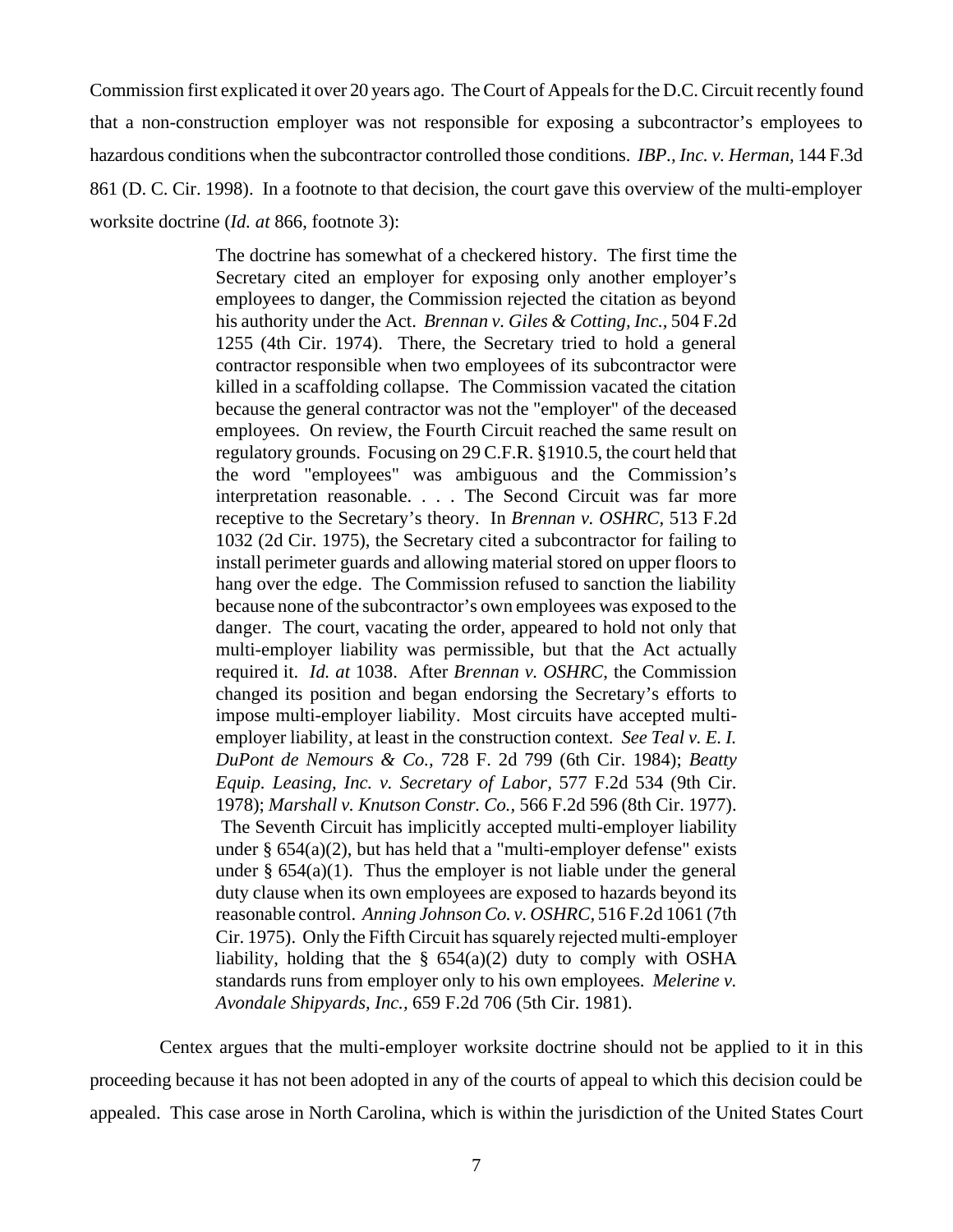of Appeals for the Fourth Circuit. The headquarters for Centex are in Dallas, which would enable Centex to appeal to the Court of Appeals for the Fifth Circuit or the D.C. Circuit under § 11 of the Occupational Safety and Health Act of 1970 (Act). The issue must be decided following Commission precedent and the law of the circuit where the case arose, which in this instance is the Fourth Circuit. *See Farrens Tree Surgery, Inc.,* 15 BNA OSHC 1793, 1794 (No. 90-998, 1992); *Atlantic Battery Co.,*16 BNA OSHC 2131, 2153 (No. 90-1747, 1994). The Fourth Circuit has not, as Centex argues, rejected the multi-employer worksite doctrine. *Brennan v. Giles & Cotting*, which Centex cites, was decided before the Review Commission formulated the *Anning-Johnson/Grossman* rule in 1976. No subsequent decision by the Fourth Circuit has rejected the Commission's approach. The multi-employer worksite doctrine applies to Centex.

Centex argues that it did not create the violative condition and had no employees exposed to the condition. First, it is arguable that Centex did not create the hazard. It was Centex's decision to use the 100% tie off rule in lieu of installing temporary flooring in the skeleton steel structure. Centex's director of loss control testified that it was Centex's policy not to use temporary flooring.

Even assuming that Centex did not create the violative condition, that fact is not determinative under the multi-employer worksite doctrine. A general contractor who does not have employees exposed and did not create the violative condition is responsible nevertheless for violations of other employers where the general contractor could reasonably be expected to prevent or detect and abate the violation. *Red Lobster Inns of America, Inc.,* 8 BNA OSHC 1762 (No. 76-4754, 1980). Considering the economic and contractual relationships on construction worksites, there is a presumption that the general contractor has sufficient control over its subcontractors to require them to comply with the safety standards and to abate the violations that the general contractor reasonably knew existed. *Gil Haugan d/b/a Haugan Construction Co*., 7 BNA OSHC 2004, 2006 (Nos. 76-1512 & 76-1513, 1979).

In the instant case, Centex had the authority to require that temporary flooring be used. Sprague conceded that compliance with § 1926.750(b)(2)(i) was possible (Tr. 509-510). In fact, bundles of decking were already stored on each level of the structure, and Anderson first struck one of these bundles 20 feet into his fall. The decking was to be used as the foundation under the concrete of the permanent floor. Centex could have changed the sequence of the work schedule and required that the floor be laid earlier in the process. The decking would have created the temporary floor required by the standard (Exh. C-4; Tr. 62).

Centex also contends that the multi-employer worksite doctrine is invalid as a matter of law because it impermissibly extends the reach of the Act to a class of persons (controlling employers) who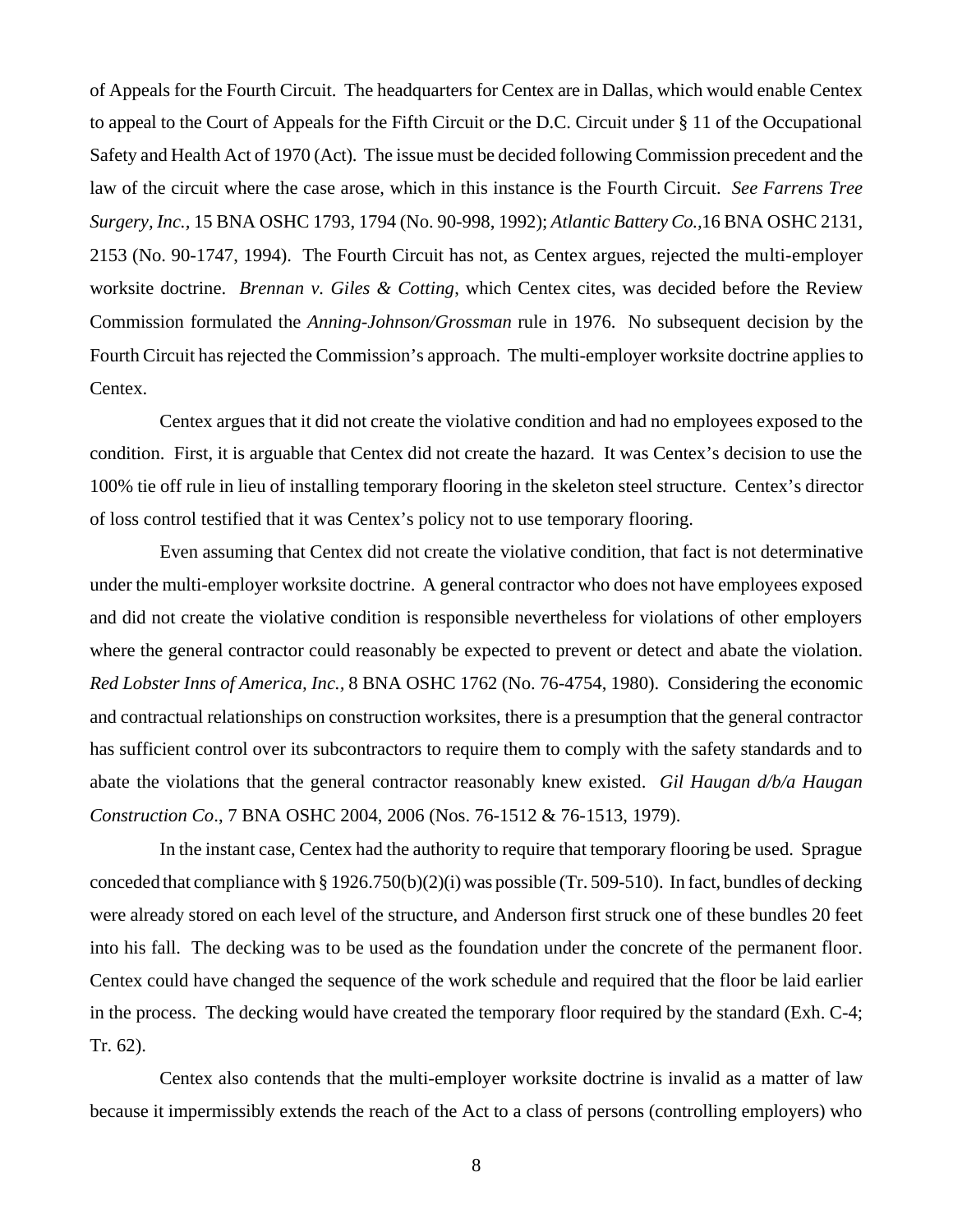would not otherwise be liable. This argument is rejected. The doctrine is a well-established Review Commission precedent, and, as stated, has withstood examination of its application under the Act.

Finally, Centex argues that it had in place a work rule requiring 100 % tie off, providing employees with superior protection from fall hazards. The only reason its policy did not protect Bobby Anderson, Centex asserts, is that Anderson engaged in unpreventable employee misconduct by unhooking his lanyard and climbing the column. $<sup>2</sup>$ </sup>

The Review Commission rejected a similar argument in *Carabetta Enterprises, Inc.*, 15 BNA OSHC 1429 (No. 98-2007, 1991), a case involving the same standard,  $\S$  1926.750(b)(2)(i), that is at issue here. In *Carabetta*, the respondent chose not to install temporary floors within the required distance because its particular method of steel erection progressed in three-story increments.

The Review Commission held that the respondent's arguments against the citation:

reflect a fundamental disagreement with the standard's requirements as applied to the mode of steel erection being employed. . . An employer who disagrees with a standard, on the basis that its particular requirements are arbitrary or inappropriate, has two options. The employer may apply for a variance. . . . The employer may also seek to have the Secretary alter her standard through rule-making proceedings.

(*Id.* at 1432) (citations omitted).

Centex availed itself of neither of these choices. Rather, it ignored the requirements of § 1926.750(b)(2)(i) and instituted another form of fall protection. The undersigned does not disagree that Centex's policy of tying off 100% of the time, if effectively enforced, will usually provide greater protection to employees than that provided by compliance with § 1926.750(b)(2)(i). However, after much consideration, the Secretary adopted § 1926.750(b)(2)(i) as the proper method of fall protection for steel erectors. The Secretary believed that steel erectors could not always effectively use safety belts and she concluded that temporary flooring was the overall safest method to follow.

Centex is to be commended for seeking additional voluntary safety protection on its jobsite. However, it was not free to substitute an alternative safety rule for an existing OSHA regulation. Nor is the undersigned free to ignore the requirements of a clearly applicable safety standard. "Such alterations to OSHA's safety standards cannot, however, be obtained in adjudicatory proceedings before the

 $2^2$  Centex does not argue that Anderson's alleged unpreventable conduct goes to the cited standard. Rather, the unpreventable conduct was in relation to the 100% tie off rule. The affirmative defense of unpreventable employee misconduct requires that the employer have a work rule in place designed to prevent the alleged violation. The defense will not prevail where, as here, the work rule does not correlate to the cited standard. *Power Plant Division, Brown & Root, Inc*., 10 BNA OSHC 1837 (No. 77-2253, 1983).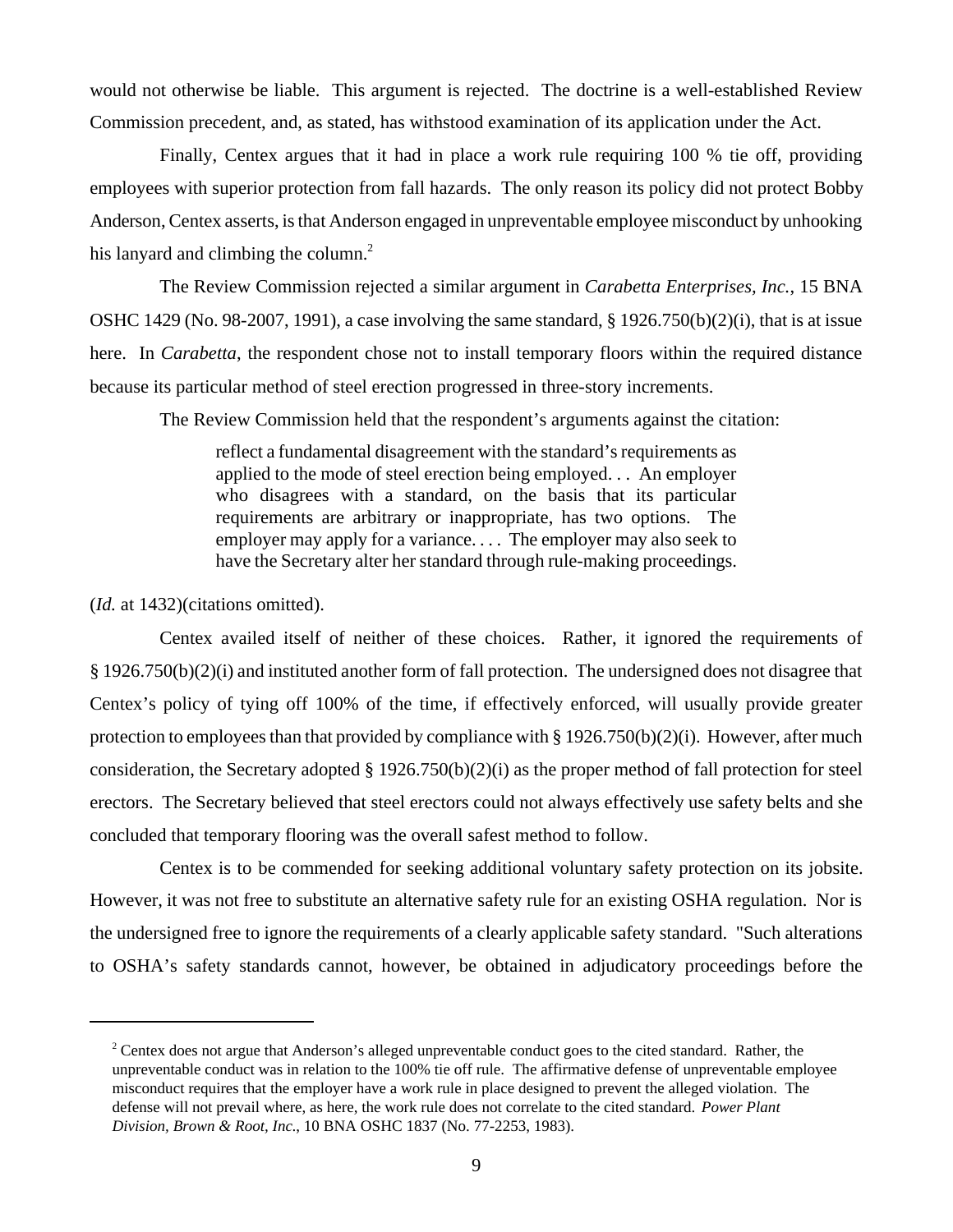Commission, which only concerns itself with the employer's alleged violation of the existing standard. In these proceedings, employers cannot question a standard's wisdom." *Id*.

If Centex felt that compliance with § 1926.750(b)(2)(i) was inadequate to protect the employees on the Center project, it could have implemented the 100% tie off rule and complied with the standard (Tr. 509-510).

The Secretary has established a serious violation of § 1926.750(b)(2)(i).

### Penalty Determination

The Commission is the final arbiter of penalties in all contested cases. Under § 17(j) of the Act, in determining the appropriate penalty, the Commission is required to find and give "due consideration" to (1) the size of the employer's business, (2) the gravity of the violation, (3) the good faith of the employer, and (4) the history of previous violations. The gravity of the violation is the principal factor to be considered.

Centex employed approximately 725 employees at the time of the OSHA inspection (Tr. 510). It had been cited for OSHA violations within the three years prior to the citation at issue (Tr. 230). The gravity of the violation is high. Had temporary flooring been in place at the time of Anderson's accident, he would have fallen only 20 feet instead of 80 feet, perhaps enhancing his chances for survival.

Centex's good faith weighs heavily as a factor in this penalty determination. Centex had a good safety program, one which OSHA compliance officer Joe Parker considered "above average" (Tr. 263). Centex's violation of the cited standard did not result from its indifference to safety. Rather, Centex instituted what it considered a better form of fall protection. Centex believed that a fall of up to 30 feet was not acceptable. Its 100% tie off rule, if followed, would allow for falls of no more than 6 feet (the length of a lanyard). This action, while insufficient to comply with  $\S$  1926.750(b)(2)(i), deserves consideration in assessing an appropriate penalty. The Secretary proposed a penalty of \$5000.00. Given Centex's demonstrated safety efforts, the proposed penalty is deemed excessive. A penalty of \$500.00 is assessed.

## FINDINGS OF FACT AND CONCLUSIONS OF LAW

The foregoing decision constitutes the findings of fact and conclusions of law in accordance with Federal Rule of Civil Procedure 52(a).

#### ORDER

Based upon the foregoing decision, it is hereby ORDERED that:

Item 1 of Citation No. 1, alleging a serious violation of § 1926.750(b)(2)(i), is affirmed and a penalty of \$500.00 is assessed.